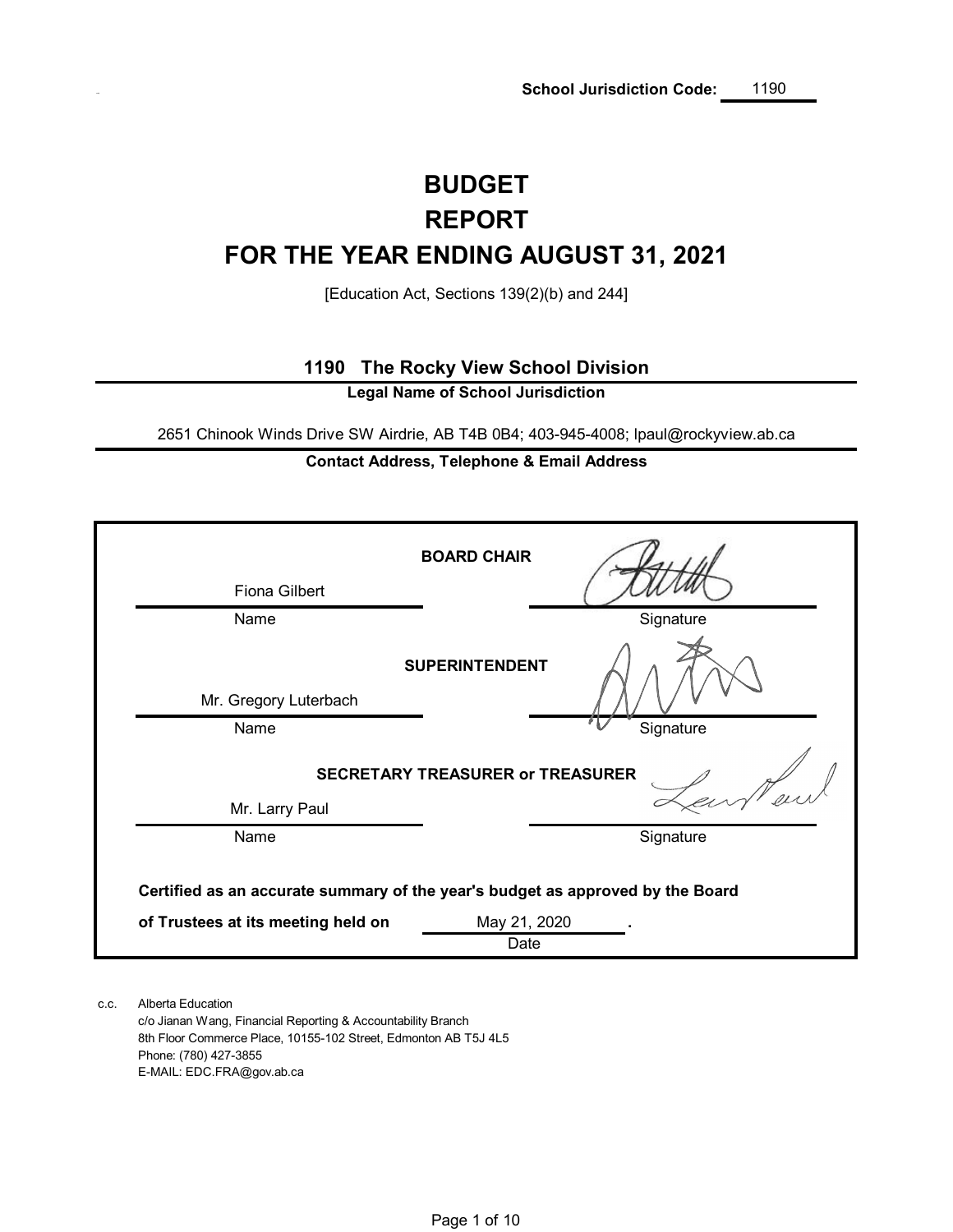|                 | Α                  | В                                                                                                                                                                                            | С | D | Ε | F.                       | G | н                                               |                                                                                                                                                                          |
|-----------------|--------------------|----------------------------------------------------------------------------------------------------------------------------------------------------------------------------------------------|---|---|---|--------------------------|---|-------------------------------------------------|--------------------------------------------------------------------------------------------------------------------------------------------------------------------------|
|                 |                    |                                                                                                                                                                                              |   |   |   |                          |   | <b>School Jurisdiction Code:</b>                | 1190                                                                                                                                                                     |
|                 |                    |                                                                                                                                                                                              |   |   |   | <b>TABLE OF CONTENTS</b> |   |                                                 |                                                                                                                                                                          |
|                 |                    |                                                                                                                                                                                              |   |   |   |                          |   |                                                 |                                                                                                                                                                          |
| 5               |                    |                                                                                                                                                                                              |   |   |   |                          |   |                                                 | Page                                                                                                                                                                     |
| $6\phantom{1}6$ |                    | <b>BUDGETED STATEMENT OF OPERATIONS &amp; ALLOCATION OF EXPENSES (BY OBJECT)</b>                                                                                                             |   |   |   |                          |   |                                                 | 3                                                                                                                                                                        |
| $\overline{7}$  |                    | <b>BUDGETED SCHEDULE OF PROGRAM OPERATIONS</b>                                                                                                                                               |   |   |   |                          |   |                                                 | 4                                                                                                                                                                        |
| 8               |                    | <b>BUDGETED SCHEDULE OF FEE REVENUE</b>                                                                                                                                                      |   |   |   |                          |   |                                                 | 5                                                                                                                                                                        |
| 9               |                    | PROJECTED STATEMENT OF CHANGES IN ACCUMULATED OPERATING SURPLUS                                                                                                                              |   |   |   |                          |   |                                                 | 6                                                                                                                                                                        |
| 10              |                    | SCHEDULE OF USES FOR ACCUMULATED SURPLUSES AND RESERVES                                                                                                                                      |   |   |   |                          |   |                                                 | 7                                                                                                                                                                        |
| 11              |                    | <b>BUDGETED SCHEDULE OF ACCUMULATED SURPLUS FROM OPERATIONS</b>                                                                                                                              |   |   |   |                          |   |                                                 | 8                                                                                                                                                                        |
| 12              |                    | <b>PROJECTED STUDENT STATISTICS</b>                                                                                                                                                          |   |   |   |                          |   |                                                 | 9                                                                                                                                                                        |
| 13              |                    | <b>PROJECTED STAFFING STATISTICS</b>                                                                                                                                                         |   |   |   |                          |   |                                                 | 10                                                                                                                                                                       |
| 15              | Color coded cells: |                                                                                                                                                                                              |   |   |   |                          |   |                                                 |                                                                                                                                                                          |
| 16<br>17        |                    | blue cells: require the input of data/descriptors wherever applicable.                                                                                                                       |   |   |   |                          |   | grey cells: data not applicable - protected     | white cells: within text boxes REQUIRE the input of points and data.                                                                                                     |
| 18              |                    | green cells: populated based on information previously submitted                                                                                                                             |   |   |   |                          |   | yellow cells: to be completed when yellow only. |                                                                                                                                                                          |
| 19              |                    |                                                                                                                                                                                              |   |   |   |                          |   |                                                 |                                                                                                                                                                          |
| 20              |                    | HIGHLIGHTS, PLANS, ASSUMPTIONS AND RISKS SUMMARY- 2020/2021 BUDGET REPORT                                                                                                                    |   |   |   |                          |   |                                                 |                                                                                                                                                                          |
|                 |                    | 21 The following were presented to the Board and approved as underlying the budget. These key points and assumptions used in development of the budget take into                             |   |   |   |                          |   |                                                 |                                                                                                                                                                          |
| 22              |                    | consideration the economic environment of the jurisdiction, focus on anticipated changes from current year, and are realistic and consistent with the three year                             |   |   |   |                          |   |                                                 |                                                                                                                                                                          |
| 23<br>24        |                    | Education Plan. At a minimum, they disclose key budget assumptions, financial & business risks, and specific strategies explaining how this budget will<br>support the jurisdiction's plans. |   |   |   |                          |   |                                                 |                                                                                                                                                                          |
| <u>25</u>       |                    | <b>Budget Highlights, Plans &amp; Assumptions:</b>                                                                                                                                           |   |   |   |                          |   |                                                 |                                                                                                                                                                          |
| 26<br><u>27</u> |                    |                                                                                                                                                                                              |   |   |   |                          |   |                                                 |                                                                                                                                                                          |
| 28              |                    | model for new student enrolments over a three-year period.                                                                                                                                   |   |   |   |                          |   |                                                 | New funding framework was introduced by the Province using weighted moving average enrolments (WMA) for all grants which incorporates a graduated funding                |
| 29              |                    |                                                                                                                                                                                              |   |   |   |                          |   |                                                 |                                                                                                                                                                          |
| 30              |                    | Projected enrolments are anticipated to increase by 3.9 percent over prior years budgeted enrolments or approximately 857 additional students.                                               |   |   |   |                          |   |                                                 |                                                                                                                                                                          |
| 31<br>32        |                    | Overall revenue is projected to be \$281,400,000 and expenditure will total \$282,600,000                                                                                                    |   |   |   |                          |   |                                                 |                                                                                                                                                                          |
| 33              |                    |                                                                                                                                                                                              |   |   |   |                          |   |                                                 |                                                                                                                                                                          |
| 34              | average.           | At the K-8/9 grade levels, the equivalent of 16 new classes will be added (approximately 17.2 teacher FTE), which will maintain the divisional K-8/9 class size                              |   |   |   |                          |   |                                                 |                                                                                                                                                                          |
|                 |                    |                                                                                                                                                                                              |   |   |   |                          |   |                                                 |                                                                                                                                                                          |
| $\frac{35}{36}$ |                    | High Schools will receive funding for student growth and anticipating adding approximately 11 teacher FTE during the year.                                                                   |   |   |   |                          |   |                                                 |                                                                                                                                                                          |
| 37              |                    |                                                                                                                                                                                              |   |   |   |                          |   |                                                 | Inclusive Education Services (IES) funding, directed to schools has been restructured to deploy K-12 supports (previously 1-12 supports) and funding for the model was   |
| 38              |                    | increased by \$500,000.                                                                                                                                                                      |   |   |   |                          |   |                                                 |                                                                                                                                                                          |
| 39<br>40        |                    | Central learning department budgets (including Technology for Learning, Learning Services, Learning Supports, and PUF) were reduced by \$1,600,000. These                                    |   |   |   |                          |   |                                                 |                                                                                                                                                                          |
| 41              |                    |                                                                                                                                                                                              |   |   |   |                          |   |                                                 | resources were redeployed to school-based budgets. System administrations budgets were asked to reduce subsistence and professional learning by 50 percent.              |
| 42              |                    | Intending to use \$1,300,000 of reserves in 2020-21 to help achieve a balanced budget, and limit fee increases to parents.                                                                   |   |   |   |                          |   |                                                 |                                                                                                                                                                          |
| 43              |                    |                                                                                                                                                                                              |   |   |   |                          |   |                                                 |                                                                                                                                                                          |
| 44              |                    |                                                                                                                                                                                              |   |   |   |                          |   |                                                 |                                                                                                                                                                          |
| 45<br>46        |                    | <b>Significant Business and Financial Risks:</b>                                                                                                                                             |   |   |   |                          |   |                                                 |                                                                                                                                                                          |
| 47              |                    | As a growing school board, weighted moving average enrolment funding creates resource constraints for the education of students.                                                             |   |   |   |                          |   |                                                 |                                                                                                                                                                          |
| 48              |                    |                                                                                                                                                                                              |   |   |   |                          |   |                                                 |                                                                                                                                                                          |
| 49              |                    | in resource constraints within the board.                                                                                                                                                    |   |   |   |                          |   |                                                 | The increasing complexity of student medical needs and social responsibilities placed on the public school system with regards to social and emotional wellbeing results |
| $\overline{50}$ |                    |                                                                                                                                                                                              |   |   |   |                          |   |                                                 |                                                                                                                                                                          |
| 51              |                    | Recession within the Province could lead to public sector funding cuts, resulting in lack of stability of funding for the education sector.                                                  |   |   |   |                          |   |                                                 |                                                                                                                                                                          |
| $\frac{52}{53}$ |                    | Recession within the Province places families in a position of financial hardship, with the potential for increased waivers and lower collection rates for fees.                             |   |   |   |                          |   |                                                 |                                                                                                                                                                          |
|                 |                    | There is the risk of labor unrest as the current two year Collective Agreement is set to expire in August 2020.                                                                              |   |   |   |                          |   |                                                 |                                                                                                                                                                          |
| $\frac{54}{55}$ |                    |                                                                                                                                                                                              |   |   |   |                          |   |                                                 |                                                                                                                                                                          |
| 56              |                    |                                                                                                                                                                                              |   |   |   |                          |   |                                                 | There is a capital deficit as enrolments have surpassed new approvals for schools in RVS communities, and applications for portable modulars do not accomodate all       |
| 57              | new enrolments.    |                                                                                                                                                                                              |   |   |   |                          |   |                                                 |                                                                                                                                                                          |
| 58<br>59        |                    | Hardening insurance market may result in higher insurance premiums, translating into less resources directed to students in the system.                                                      |   |   |   |                          |   |                                                 |                                                                                                                                                                          |
| 60              |                    |                                                                                                                                                                                              |   |   |   |                          |   |                                                 | The increasing complexity of student needs and social responsibilities placed on the public school system with regards to social and emotional wellbeing, result in      |
| 61              |                    | resource constraints within the board.                                                                                                                                                       |   |   |   |                          |   |                                                 |                                                                                                                                                                          |
| $\frac{62}{63}$ |                    |                                                                                                                                                                                              |   |   |   |                          |   |                                                 | The evolving COVID-19 pandemic poses a signficiant risk for the Divison. The impact of social distancing on student transportation, staffing levels, staff and student   |
|                 |                    | wellbeing as well as the cost of supplies and goods may negatively impact the financial operations of the Division.                                                                          |   |   |   |                          |   |                                                 |                                                                                                                                                                          |
| 64              |                    |                                                                                                                                                                                              |   |   |   |                          |   |                                                 |                                                                                                                                                                          |
| 65<br>66        |                    |                                                                                                                                                                                              |   |   |   |                          |   |                                                 |                                                                                                                                                                          |
| 67              |                    |                                                                                                                                                                                              |   |   |   |                          |   |                                                 |                                                                                                                                                                          |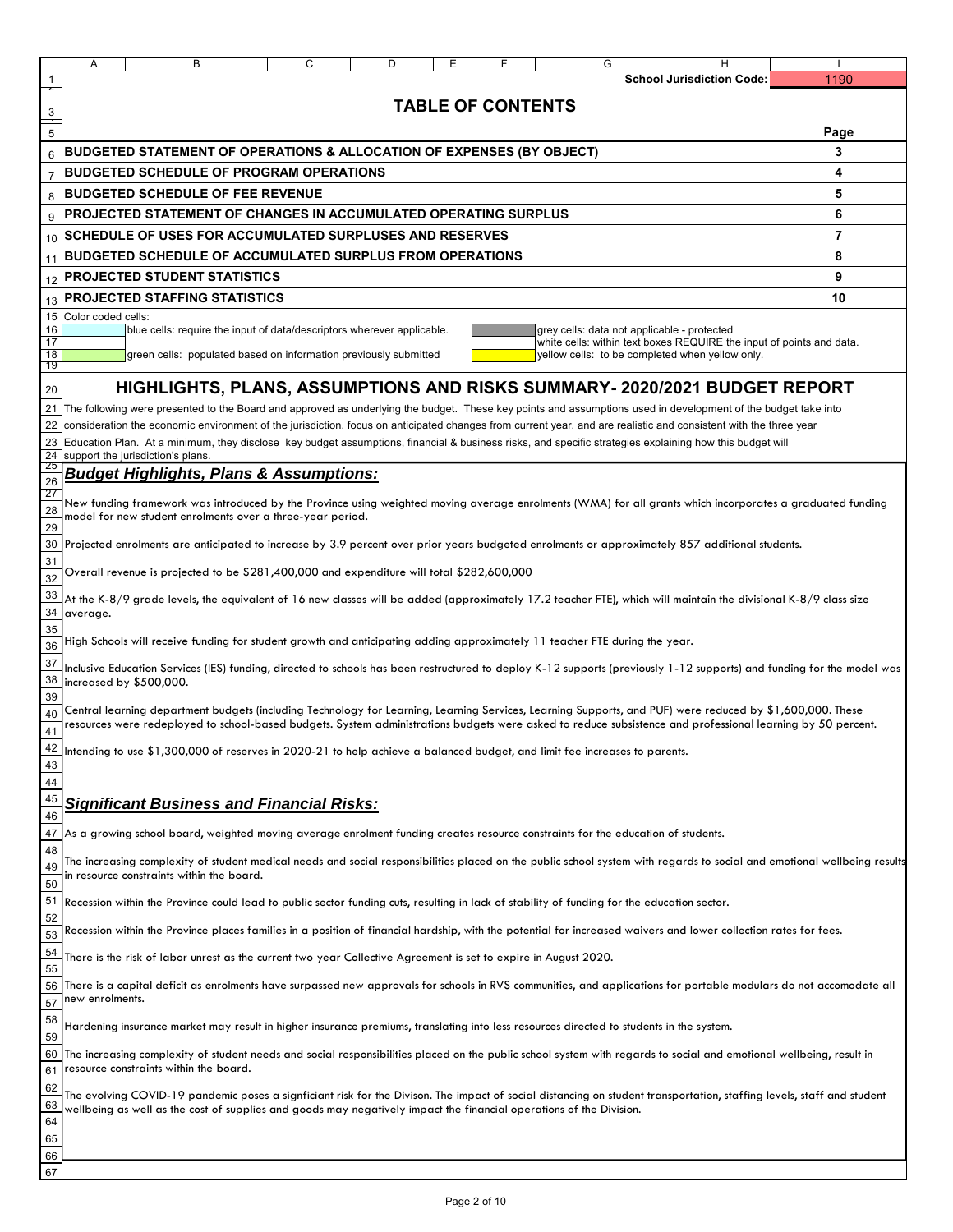# **BUDGETED STATEMENT OF OPERATIONS**

**for the Year Ending August 31**

|                                             | Approved<br><b>Budget</b><br>2020/2021 | <b>Fall Budget</b><br>Update<br>2019/2020 | <b>Actual</b><br><b>Audited</b><br>2018/2019 |
|---------------------------------------------|----------------------------------------|-------------------------------------------|----------------------------------------------|
| <b>REVENUES</b>                             |                                        |                                           |                                              |
| <b>Government of Alberta</b>                | \$<br>267,026,737                      | \$258,462,720                             | \$268,043,942                                |
| <b>Federal Government and First Nations</b> | \$<br>611,332                          | \$557,701                                 | \$749,727                                    |
| Out of province authorities                 | \$                                     | \$0                                       | \$0                                          |
| Alberta Municipalities-special tax levies   | \$                                     | \$0                                       | \$0                                          |
| <b>Property taxes</b>                       | \$                                     | \$0                                       | \$0                                          |
| Fees                                        | \$<br>9,961,075                        | \$9,531,703                               | \$6,673,482                                  |
| Other sales and services                    | \$<br>1,331,000                        | \$1,580,500                               | \$3,021,005                                  |
| <b>Investment income</b>                    | \$<br>230,000                          | \$230,000                                 | \$888,362                                    |
| <b>Gifts and donations</b>                  | \$<br>850,000                          | \$850,000                                 | \$1,867,700                                  |
| <b>Rental of facilities</b>                 | \$<br>180,800                          | \$186,200                                 | \$340,045                                    |
| <b>Fundraising</b>                          | \$<br>1,200,000                        | \$1,289,250                               | \$1,635,355                                  |
| Gains on disposal of capital assets         | \$<br>8,000                            | \$8,000                                   | \$0                                          |
| Other revenue                               | \$                                     | \$0                                       | \$2,048,824                                  |
| <b>TOTAL REVENUES</b>                       | \$281,398,944                          | \$272,696,074                             | \$285,268,442                                |
| <b>EXPENSES</b>                             |                                        |                                           |                                              |
| <b>Instruction - Pre K</b>                  | \$<br>1,376,253                        | \$<br>1,373,935                           | \$<br>1,356,351                              |
| <b>Instruction - K to Grade 12</b>          | \$<br>215, 187, 856                    | \$214,993,886                             | \$212,242,243                                |
| <b>Operations &amp; maintenance</b>         | \$<br>39,766,548                       | \$36,878,628                              | \$39,456,115                                 |
| <b>Transportation</b>                       | \$<br>18,279,525                       | \$17,118,834                              | \$17,618,002                                 |
| <b>System Administration</b>                | \$<br>7.848.979                        | \$8,172,564                               | \$7,630,422                                  |
| <b>External Services</b>                    | \$<br>190,785                          | \$190,785                                 | \$211,496                                    |
| <b>TOTAL EXPENSES</b>                       | \$282,649,946                          | \$278,728,632                             | \$278,514,629                                |
| <b>ANNUAL SURPLUS (DEFICIT)</b>             | (\$1,251,002)                          | (\$6,032,558)                             | \$6,753,813                                  |

### **BUDGETED ALLOCATION OF EXPENSES (BY OBJECT)**

**for the Year Ending August 31**

|                                                                           | Approved<br><b>Budget</b><br>2020/2021 | <b>Fall Budget</b><br>Update<br>2019/2020 | Actual<br><b>Audited</b><br>2018/2019 |
|---------------------------------------------------------------------------|----------------------------------------|-------------------------------------------|---------------------------------------|
| <b>EXPENSES</b>                                                           |                                        |                                           |                                       |
| <b>Certificated salaries</b>                                              | \$<br>134,248,277                      | \$129,350,043                             | \$126,069,520                         |
| <b>Certificated benefits</b>                                              | \$<br>31,442,419                       | \$30,105,343                              | \$29,448,120                          |
| Non-certificated salaries and wages                                       | \$<br>38,362,538                       | \$41,743,276                              | \$41,692,388                          |
| Non-certificated benefits                                                 | \$<br>10,258,117                       | \$11,052,651                              | \$10,395,931                          |
| Services, contracts, and supplies                                         | \$<br>51,766,280                       | \$49,930,018                              | \$55,526,829                          |
| <b>Capital and debt services</b><br><b>Amortization of capital assets</b> |                                        |                                           |                                       |
| Supported                                                                 | \$<br>14,000,000                       | \$14,000,000                              | \$12,845,034                          |
| Unsupported                                                               | \$<br>2,313,208                        | \$2,283,194                               | \$2,183,173                           |
| Interest on capital debt                                                  |                                        |                                           |                                       |
| Supported                                                                 | \$                                     | \$0                                       | \$0                                   |
| <b>Unsupported</b>                                                        | \$<br>84,107                           | \$84,107                                  | \$91,627                              |
| Other interest and finance charges                                        | \$<br>175,000                          | \$180,000                                 | \$253,057                             |
| Losses on disposal of capital assets                                      | \$<br>۰                                | \$0                                       | \$8,950                               |
| Other expenses                                                            | \$<br>$\overline{\phantom{0}}$         | \$0                                       | \$0                                   |
| <b>TOTAL EXPENSES</b>                                                     | \$282,649,946                          | \$278,728,632                             | \$278,514,629                         |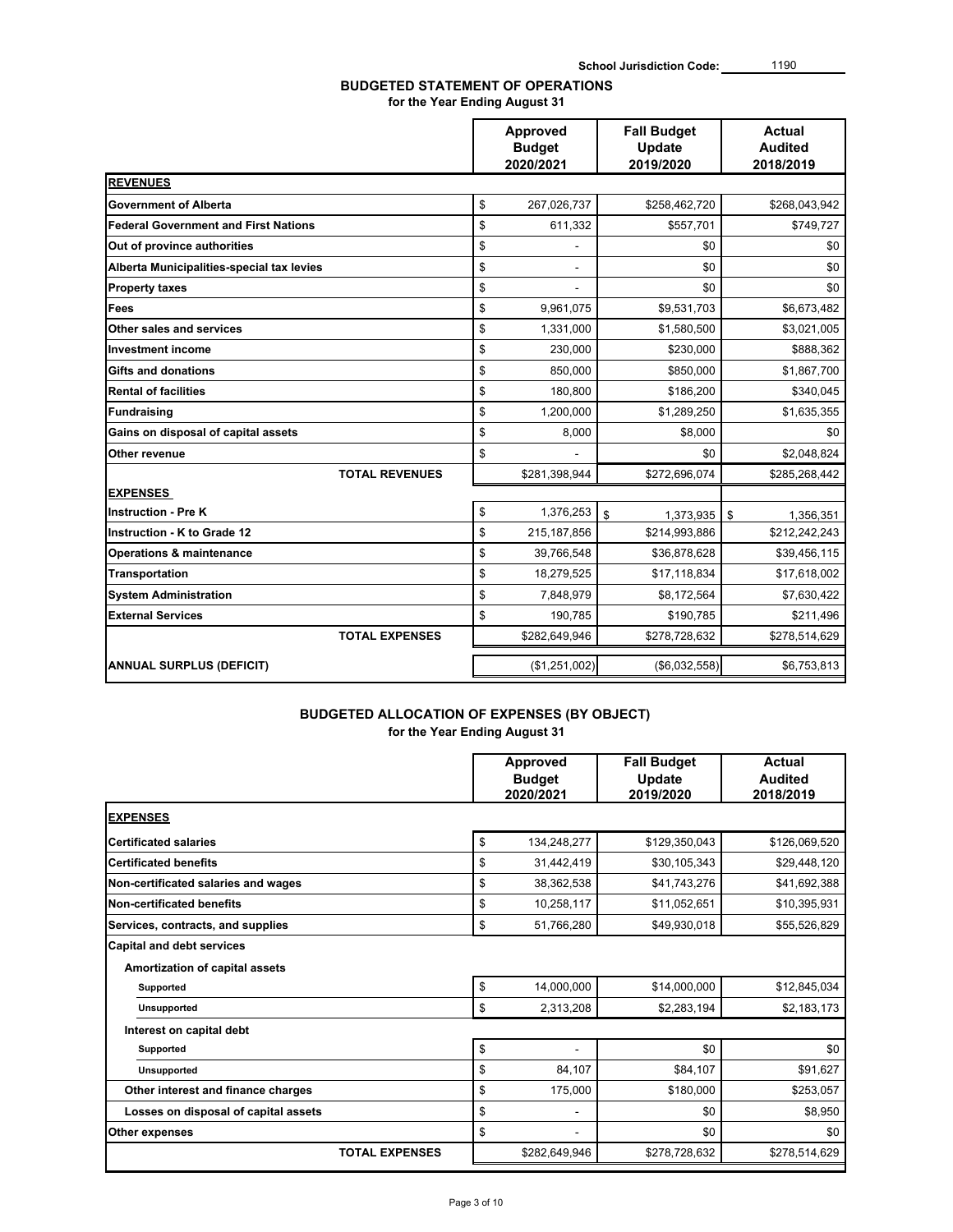#### **BUDGETED SCHEDULE OF PROGRAM OPERATIONSfor the Year Ending August 31**

|      |                                                                                 | Approved Budget 2020/2021 |                 |                         |                    |                    |                |              |                    |    |                          |        |                          |                 | <b>Actual Audited</b><br>2018/19 |              |                          |              |                      |
|------|---------------------------------------------------------------------------------|---------------------------|-----------------|-------------------------|--------------------|--------------------|----------------|--------------|--------------------|----|--------------------------|--------|--------------------------|-----------------|----------------------------------|--------------|--------------------------|--------------|----------------------|
|      |                                                                                 |                           |                 |                         |                    |                    |                |              | <b>Operations</b>  |    |                          |        |                          |                 |                                  |              |                          |              |                      |
|      | <b>REVENUES</b>                                                                 |                           |                 |                         | <b>Instruction</b> |                    |                | and          |                    |    |                          | System |                          | <b>External</b> |                                  |              |                          |              |                      |
|      |                                                                                 |                           | Pre K - PUF     |                         | Pre - K non PUF    |                    | K - Grade 12   |              | <b>Maintenance</b> |    | Transportation           |        | Administration           |                 | <b>Services</b>                  | <b>TOTAL</b> |                          | <b>TOTAL</b> |                      |
| (1)  | <b>Alberta Education</b>                                                        | \$                        | 726,900         | \$                      |                    |                    | 204,193,060    |              | 21.268.096         |    | 12,962,824               |        | 7.848.979 \$             |                 | 157.785                          | -\$          | 247.157.644              | -S           | 248.687.588          |
| (2)  | Alberta Infrastructure                                                          | \$                        |                 | \$                      |                    |                    |                |              | 18,192,918         |    |                          |        |                          |                 |                                  |              | 18,192,918               |              | 16,590,331           |
| (3)  | Other - Government of Alberta                                                   | \$                        |                 | \$                      |                    | \$<br>£.           | 376.175        | l \$         |                    |    | $\sim$                   | \$     | $\sim$                   | \$              | $\sim$                           | \$           | 376,175                  | <b>S</b>     | 1,485,774            |
| (4)  | <b>Federal Government and First Nations</b><br>Other Alberta school authorities | $\mathfrak s$<br>\$       |                 | \$<br>\$                |                    |                    | 597,598        |              | 13,734             |    | 1,300,000                |        | $\sim$<br>$\blacksquare$ | \$<br>\$        | $\sim$                           | \$.          | 611,332<br>1,300,000     | \$<br>\$     | 749,727<br>1,280,249 |
| (5)  |                                                                                 | \$                        |                 |                         |                    | \$                 |                |              |                    |    |                          |        |                          | \$.             | $\sim$                           |              |                          |              |                      |
| (6)  | Out of province authorities                                                     |                           |                 | \$                      |                    |                    |                |              |                    |    |                          |        | $\overline{\phantom{a}}$ |                 | $\sim$                           |              |                          |              |                      |
| (7)  | Alberta municipalities-special tax levies                                       | \$                        |                 | \$                      |                    | \$                 |                | £.           |                    |    |                          | \$     | $\blacksquare$           | \$.             | $\sim$                           |              | $\overline{\phantom{a}}$ |              | $\blacksquare$       |
| (8)  | Property taxes                                                                  | \$                        |                 | \$                      |                    | \$                 |                | \$           |                    |    |                          | \$     |                          | \$              | $\sim$                           | \$           |                          |              |                      |
| (9)  | Fees                                                                            | \$                        |                 | \$                      |                    | $\mathbf{\hat{S}}$ | 6,468,950      |              |                    |    | 3,492,125                |        |                          | \$              |                                  | \$           | 9,961,075                | \$           | 6,673,482            |
| (10) | Other sales and services                                                        | \$                        |                 | \$                      |                    | $\mathbf{\hat{S}}$ | 1,215,000      |              | 83,000             |    |                          |        | $\sim$                   | \$              | 33,000                           | £.           | 1,331,000                | \$           | 3,021,005            |
| (11) | Investment income                                                               | \$                        |                 | \$                      |                    | \$                 | 200.000        | \$           | 20,000             |    | 10,000                   | \$     |                          | \$              |                                  | \$           | 230,000                  | <b>\$</b>    | 888,362              |
| (12) | Gifts and donations                                                             | \$                        |                 | \$                      |                    | \$                 | 850,000        | l \$         |                    |    |                          | \$     | $\overline{\phantom{a}}$ | \$              |                                  | \$           | 850,000                  | $\sqrt{3}$   | 1,867,700            |
| (13) | Rental of facilities                                                            | \$                        |                 | \$                      |                    | $\mathbf{\hat{S}}$ |                | ς.           | 180,800            |    | $\overline{\phantom{a}}$ | \$     | $\overline{\phantom{a}}$ | \$              | $\sim$                           | \$           | 180,800                  | l \$         | 340,045              |
| (14) | Fundraising                                                                     | \$                        |                 | \$                      |                    | $\mathbf{\hat{S}}$ | 1,200,000      | \$           |                    |    |                          | \$     | $\sim$                   | \$              | $\sim$                           | \$           | 1,200,000                | \$           | 1,635,355            |
| (15) | Gains on disposal of tangible capital assets                                    | \$                        |                 | \$                      |                    | \$                 |                | -S           | 8.000              |    |                          | \$     | $\overline{\phantom{a}}$ | \$              | $\sim$                           | \$           | 8,000                    | \$           |                      |
| (16) | Other revenue                                                                   | \$                        |                 | \$                      |                    |                    |                | $\mathbf{f}$ |                    |    |                          |        |                          | \$.             |                                  | \$           |                          |              | 2,048,824            |
| (17) | <b>TOTAL REVENUES</b>                                                           | $\overline{\mathbf{s}}$   | 726.900         | \$                      |                    |                    | 215,100,783    | -\$          | 39.766.548         |    | 17.764.949 \$            |        | 7.848.979                | <b>\$</b>       | 190.785                          | \$.          | 281,398,944              | \$.          | 285,268,442          |
|      |                                                                                 |                           |                 |                         |                    |                    |                |              |                    |    |                          |        |                          |                 |                                  |              |                          |              |                      |
|      | <b>EXPENSES</b>                                                                 |                           |                 |                         |                    |                    |                |              |                    |    |                          |        |                          |                 |                                  |              |                          |              |                      |
| (18) | Certificated salaries                                                           | \$                        | 421,289         | l \$                    |                    |                    | 130,039,744    |              |                    |    |                          | . ድ    | $3,787,244$ \$           |                 | $\sim$                           |              | 134,248,277              | \$           | 126,069,520          |
| (19) | <b>Certificated benefits</b>                                                    | \$                        | 74.345          | $\mathbf{\mathfrak{F}}$ |                    |                    | 30.412.029     |              |                    |    |                          |        | 956,045                  | \$              |                                  | £.           | 31.442.419               |              | 29,448,120           |
| (20) | Non-certificated salaries and wages                                             | \$                        | 615.464         | l \$                    |                    | \$.                | 25.771.363     | -\$          | $9.929.314$ \$     |    | 848.955                  |        | 1.103.297                | \$              | 94.145                           |              | 38.362.538               | - \$         | 41,692,388           |
| (21) | Non-certificated benefits                                                       | \$                        | $205,155$ \$    |                         |                    | \$.                | 6,942,477      | <b>S</b>     | 2,674,527 \$       |    | 220.160 \$               |        | 195,239 \$               |                 | 20,559                           | \$           | 10.258.117               | -\$          | 10,395,931           |
| (22) | <b>SUB - TOTAL</b>                                                              | \$                        | $1,316,253$ \$  |                         |                    | $\mathbf{\hat{S}}$ | 193,165,613 \$ |              | 12,603,841 \$      |    | $1,069,115$ \$           |        | $6,041,825$ \$           |                 | 114,704                          |              | 214,311,351              | \$           | 207,605,959          |
| (23) | Services, contracts and supplies                                                | \$                        | 60,000          | \$                      |                    |                    | 20,195,961     |              | 12,931,207         |    | 17,210,410               |        | 1,292,621                | $\cdot$ \$      | 76,081                           | . ድ          | 51,766,280               |              | 55,526,829           |
| (24) | Amortization of supported tangible capital assets                               | \$                        |                 | \$.                     |                    | \$                 |                |              | 14,000,000         |    |                          | \$     |                          | \$.             |                                  | \$.          | 14,000,000               | -\$          | 12,845,034           |
| (25) | Amortization of unsupported tangible capital assets                             | \$                        |                 | \$.                     |                    |                    | 1.651.282      |              | 231,500            |    |                          | \$.    | 430,426                  | \$              | $\sim$                           | \$           | 2,313,208                | -\$          | 2,183,173            |
| (26) | Supported interest on capital debt                                              | \$                        |                 | \$                      |                    | \$                 |                | \$           |                    |    |                          | \$     |                          | ፍ               |                                  | \$           |                          |              |                      |
| (27) | Unsupported interest on capital debt                                            | \$                        |                 | \$                      |                    | \$                 |                |              |                    |    |                          | \$     | 84,107                   | \$              |                                  | \$           | 84,107                   |              | 91,627               |
| (28) | Other interest and finance charges                                              | \$                        |                 | \$                      |                    | \$.                | 175,000        |              |                    |    |                          |        |                          |                 | $\sim$                           |              | 175,000                  |              | 253,057              |
| (29) | Losses on disposal of tangible capital assets                                   | $\sqrt{3}$                |                 | \$                      |                    | \$                 |                | $\mathbf{f}$ |                    |    |                          |        | $\sim$                   |                 | $\sim$                           | \$           |                          |              | 8,950                |
| (30) | Other expense                                                                   | \$                        |                 | \$                      |                    | \$.                |                |              |                    |    |                          |        | $\overline{\phantom{a}}$ | \$.             | $\overline{\phantom{a}}$         | £.           |                          |              |                      |
| (31) | <b>TOTAL EXPENSES</b>                                                           | \$                        | $1,376,253$ \$  |                         |                    |                    | 215.187.856    | - \$         | 39,766,548         |    | 18,279,525 \$            |        | 7,848,979                | \$              | 190,785                          | \$           | 282,649,946              | \$           | 278,514,629          |
| (32) | <b>OPERATING SURPLUS (DEFICIT)</b>                                              | \$                        | $(649, 353)$ \$ |                         |                    | \$                 | $(87,073)$ \$  |              |                    | \$ | $(514, 576)$ \$          |        |                          | \$              |                                  | \$           | $(1,251,002)$ \$         |              | 6,753,813            |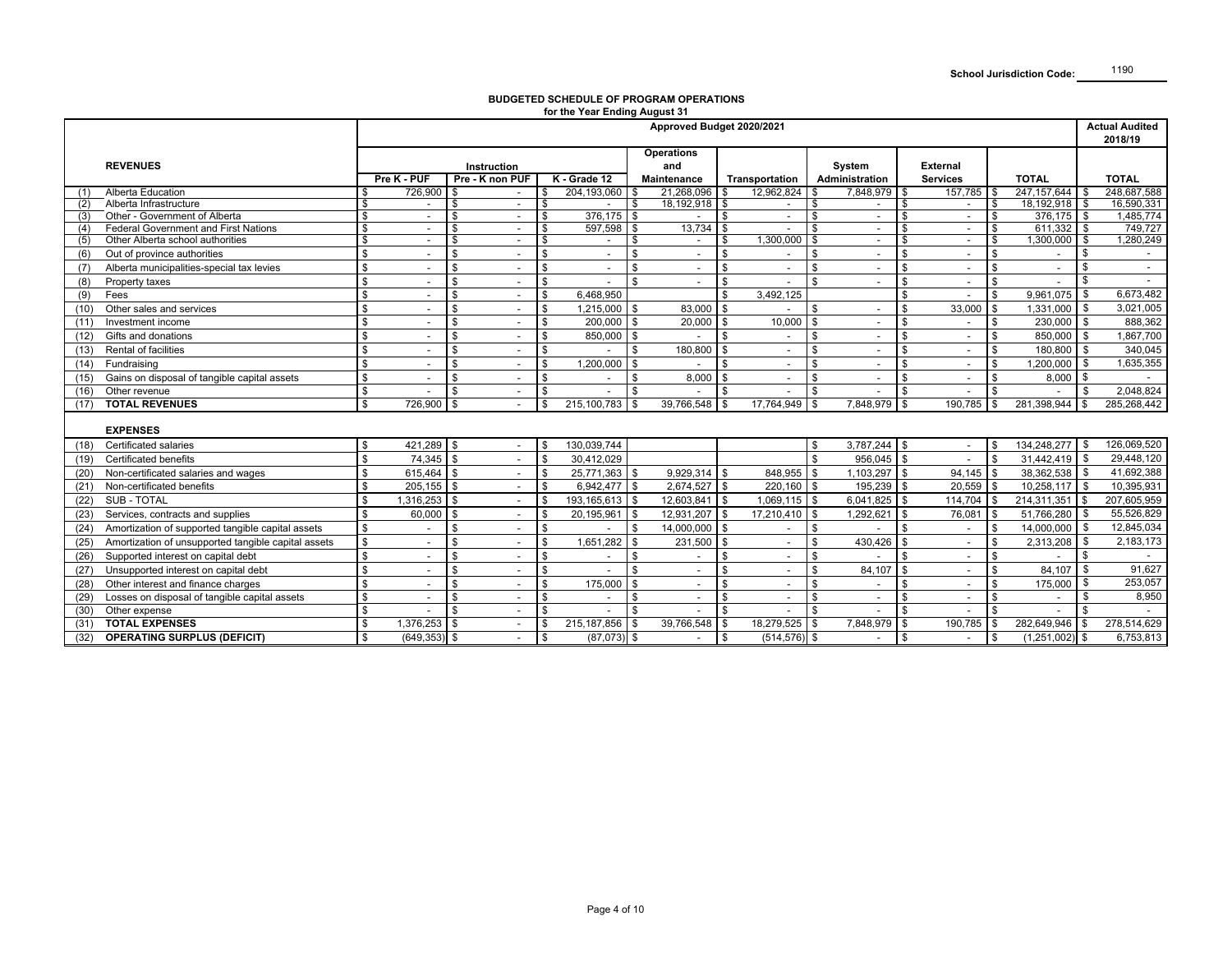#### **BUDGETED SCHEDULE OF FEE REVENUE for the Year Ending August 31**

|                                                                   | Approved<br><b>Budget</b><br>2020/2021 | <b>Fall Budget</b><br>Update<br>2019/2020 | Actual<br>2018/2019 |
|-------------------------------------------------------------------|----------------------------------------|-------------------------------------------|---------------------|
| <b>FEES</b>                                                       |                                        |                                           |                     |
| <b>TRANSPORTATION</b>                                             | \$3,492,125                            | \$2,294,951                               | \$935,526           |
| BASIC INSTRUCTION SUPPLIES (Instructional supplies, & materials)  | \$0                                    | \$0                                       | \$0                 |
| LUNCHROOM SUPERVISION & NOON HOUR ACTIVITY FEES<br>(Optional)     | \$62,000                               | \$509,236                                 | \$510,822           |
| <b>IFEES TO ENHANCE BASIC INSTRUCTION</b>                         |                                        |                                           |                     |
| <b>Technology user fees</b>                                       | \$0                                    | \$0                                       | \$0                 |
| Alternative program fees                                          | \$256,058                              | \$379,639                                 | \$103,177           |
| <b>Fees for optional courses</b>                                  | \$1,324,065                            | \$1,060,396                               | \$1,167,397         |
| <b>ECS enhanced program fees</b>                                  | \$0                                    | \$0                                       | \$0                 |
| <b>ACTIVITY FEES</b>                                              | \$2,276,855                            | \$2,356,183                               | \$2,090,759         |
| <b>Other fees to enhance education</b><br>Advanced placement fees | \$5,432                                | \$47,660                                  | \$8,740             |
| <b>INON-CURRICULAR FEES</b>                                       |                                        |                                           |                     |
| <b>Extra-curricular fees</b>                                      | \$1,089,573                            | \$1,127,604                               | \$933,158           |
| Non-curricular goods and services                                 | \$1,049,695                            | \$1,178,338                               | \$665,047           |
| <b>NON-CURRICULAR TRAVEL</b>                                      | \$405,272                              | \$524,806                                 | \$258,857           |
| <b>OTHER FEES</b><br>(Describe here)                              | \$0                                    | \$52,890                                  | \$0                 |
| <b>TOTAL FEES</b>                                                 | \$9,961,075                            | \$9,531,703                               | \$6,673,482         |

*PLEASE DO NOT USE "SCHOOL GENERATED FUNDS" AS A CATEGORY*

|                                             | Please disclose amounts paid by parents of students that are recorded as "Other sales and<br>services" (rather than fee revenue). Note that this schedule should include only amounts<br>collected from parents and so it may not agree with the Statement of Operations. | Approved<br><b>Budget</b><br>2020/2021 | <b>Fall Budget</b><br>Update<br>2019/2020 | Actual<br>2018/2019 |
|---------------------------------------------|---------------------------------------------------------------------------------------------------------------------------------------------------------------------------------------------------------------------------------------------------------------------------|----------------------------------------|-------------------------------------------|---------------------|
| Cafeteria sales, hot lunch, milk programs   |                                                                                                                                                                                                                                                                           | \$325,000                              | \$470,000                                 | \$443,407           |
| <b>Special events</b>                       |                                                                                                                                                                                                                                                                           | \$195,000                              | \$237,500                                 | \$230,882           |
| Sales or rentals of other supplies/services |                                                                                                                                                                                                                                                                           | \$620,500                              | \$800,000                                 | \$718,918           |
|                                             | International and out of province student revenue                                                                                                                                                                                                                         | \$35,000                               | \$35,000                                  | \$0                 |
| Adult education revenue                     |                                                                                                                                                                                                                                                                           | \$33,000                               | \$33,000                                  | \$40,871            |
| <b>Preschool</b>                            |                                                                                                                                                                                                                                                                           | \$0                                    | \$0                                       | \$0                 |
| Child care & before and after school care   |                                                                                                                                                                                                                                                                           | \$0                                    | \$0                                       | \$0                 |
| Lost item replacement fees                  |                                                                                                                                                                                                                                                                           | \$6,500                                | \$5,000                                   | \$5,795             |
| Other (describe)                            | Other (Describe)                                                                                                                                                                                                                                                          | \$0                                    | \$0                                       | \$0                 |
| Other (describe)                            | Other (Describe)                                                                                                                                                                                                                                                          | \$0                                    | \$0                                       | \$0                 |
| Other (describe)                            | Other (Describe)                                                                                                                                                                                                                                                          | \$0                                    | \$0                                       | \$0                 |
| Other (describe)                            | Other sales (describe here)                                                                                                                                                                                                                                               | \$0                                    | \$0                                       |                     |
| Other (describe)                            | Other sales (describe here)                                                                                                                                                                                                                                               | \$0                                    | \$0                                       |                     |
|                                             | <b>TOTAL</b>                                                                                                                                                                                                                                                              | \$1,215,000                            | \$1,580,500                               | \$1,439,873         |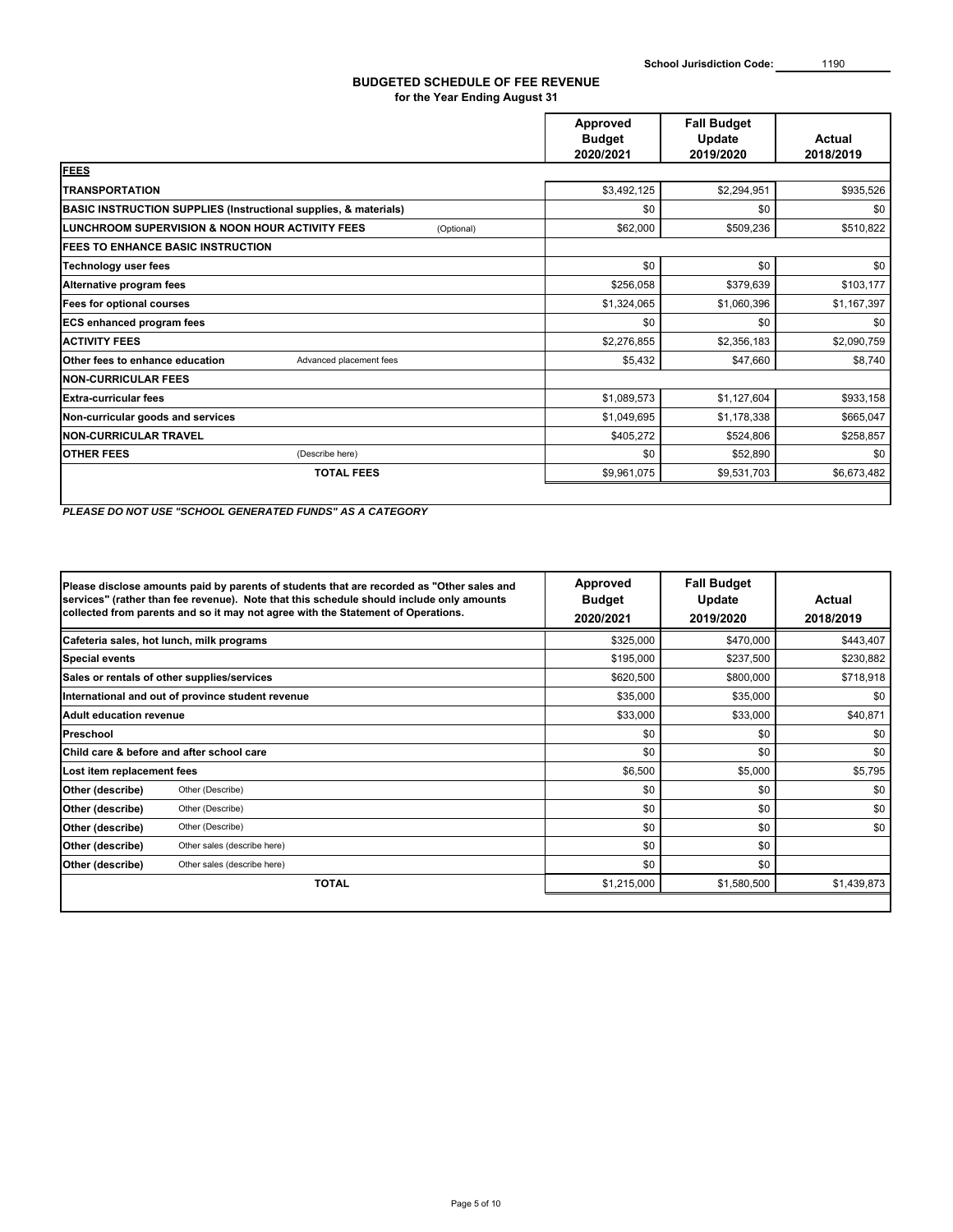#### **PROJECTED SCHEDULE OF CHANGES IN ACCUMULATED OPERATING SURPLUS (SUMMARY) for the Year Ending August 31**

|                                                               | (1)                                    | (2)                                     | (3)               | (4)                                       | (5)                 | (6)              | (7)                          |
|---------------------------------------------------------------|----------------------------------------|-----------------------------------------|-------------------|-------------------------------------------|---------------------|------------------|------------------------------|
|                                                               | <b>ACCUMULATED</b><br><b>OPERATING</b> | <b>INVESTMENT IN</b><br><b>TANGIBLE</b> | <b>ENDOWMENTS</b> | <b>ACCUMULATED</b><br><b>SURPLUS FROM</b> | <b>UNRESTRICTED</b> |                  | <b>INTERNALLY RESTRICTED</b> |
|                                                               | <b>SURPLUS</b>                         | <b>CAPITAL</b>                          |                   | <b>OPERATIONS</b>                         | <b>SURPLUS</b>      | <b>OPERATING</b> | <b>CAPITAL</b>               |
|                                                               | $(2+3+4+7)$                            | <b>ASSETS</b>                           |                   | $(5+6)$                                   |                     | <b>RESERVES</b>  | <b>RESERVES</b>              |
| Actual balances per AFS at August 31, 2019                    | \$57,599,198                           | \$32,558,743                            | \$90,941          | \$17,566,070                              | \$0                 | \$17,566,070     | \$7,383,444                  |
| 2019/2020 Estimated impact to AOS for:                        |                                        |                                         |                   |                                           |                     |                  |                              |
| Prior period adjustment                                       | \$0                                    | \$0                                     | \$0               | \$0                                       | \$0                 | \$0              | \$0                          |
| Estimated surplus(deficit)                                    | (\$1,872,262)                          |                                         |                   | (\$1,872,262)                             | (\$1,872,262)       |                  |                              |
| Estimated board funded capital asset additions                |                                        | \$1,544,958                             |                   | (\$843,958)                               | ( \$593, 958)       | (\$250,000)      | (\$701,000)                  |
| Estimated disposal of unsupported tangible capital assets     | \$0                                    | \$0                                     |                   | \$0                                       | \$0                 |                  | \$0                          |
| Estimated amortization of capital assets (expense)            |                                        | (\$16, 283, 194)                        |                   | \$16,283,194                              | \$16,283,194        |                  |                              |
| Estimated capital revenue recognized - Alberta Education      |                                        | \$1,000,000                             |                   | (\$1,000,000)                             | (\$1,000,000)       |                  |                              |
| Estimated capital revenue recognized - Alberta Infrastructure |                                        | \$14,000,000                            |                   | (\$14,000,000)                            | (\$14,000,000)      |                  |                              |
| Estimated capital revenue recognized - Other GOA              |                                        | \$50,000                                |                   | (\$50,000)                                | (\$50,000)          |                  |                              |
| Estimated capital revenue recognized - Other sources          |                                        | \$100,000                               |                   | (\$100,000)                               | (\$100,000)         |                  |                              |
| Estimated changes in Endowments                               | \$0                                    |                                         | \$0               | \$0                                       | \$0                 |                  |                              |
| Estimated unsupported debt principal repayment                |                                        | \$289,236                               |                   | (\$289, 236)                              | (\$289, 236)        |                  |                              |
| Estimated reserve transfers (net)                             |                                        |                                         |                   | \$0                                       | \$1,622,262         | (\$1,622,262)    | \$0                          |
| Estimated assumptions/transfers of operations (explain)       | \$0                                    | \$0                                     | \$0               | \$0                                       | \$0                 | \$0              | \$0                          |
| <b>Estimated Balances for August 31, 2020</b>                 | \$55,726,936                           | \$33,259,743                            | \$90,941          | \$15,693,808                              | \$0                 | \$15,693,808     | \$6,682,444                  |
| 2020/21 Budget projections for:                               |                                        |                                         |                   |                                           |                     |                  |                              |
| Budgeted surplus(deficit)                                     | (\$1,251,002)                          |                                         |                   | (\$1,251,002)                             | (\$1,251,002)       |                  |                              |
| Projected board funded capital asset additions                |                                        | \$835,000                               |                   | \$0                                       | \$0                 |                  | (\$835,000)                  |
| Budgeted disposal of unsupported tangible capital assets      | \$0                                    | \$0                                     |                   | \$0                                       | \$0                 |                  | \$0                          |
| Budgeted amortization of capital assets (expense)             |                                        | (\$16,313,208)                          |                   | \$16,313,208                              | \$16,313,208        |                  |                              |
| Budgeted capital revenue recognized - Alberta Education       |                                        | \$1,000,000                             |                   | (\$1,000,000)                             | (\$1,000,000)       |                  |                              |
| Budgeted capital revenue recognized - Alberta Infrastructure  |                                        | \$14,000,000                            |                   | (\$14,000,000)                            | (\$14,000,000)      |                  |                              |
| Budgeted capital revenue recognized - Other GOA               |                                        | \$525,000                               |                   | (\$525,000)                               | (\$525,000)         |                  |                              |
| Budgeted capital revenue recognized - Other sources           |                                        | \$498,972                               |                   | (\$498,972)                               | (\$498,972)         |                  |                              |
| <b>Budgeted changes in Endowments</b>                         | \$0                                    |                                         | \$0               | \$0                                       | \$0                 |                  |                              |
| Budgeted unsupported debt principal repayment                 |                                        | \$289,236                               |                   | (\$289, 236)                              | (\$289, 236)        |                  |                              |
| Projected reserve transfers (net)                             |                                        |                                         |                   | \$0                                       | \$1,251,002         | (\$1,251,002)    | \$0                          |
| Projected assumptions/transfers of operations (explain)       | \$0                                    | \$0                                     | \$0               | \$0                                       | \$0                 | \$0              | \$0                          |
| Projected Balances for August 31, 2021                        | \$54,475,934                           | \$34,094,743                            | \$90,941          | \$14,442,806                              | \$0                 | \$14,442,806     | \$5,847,444                  |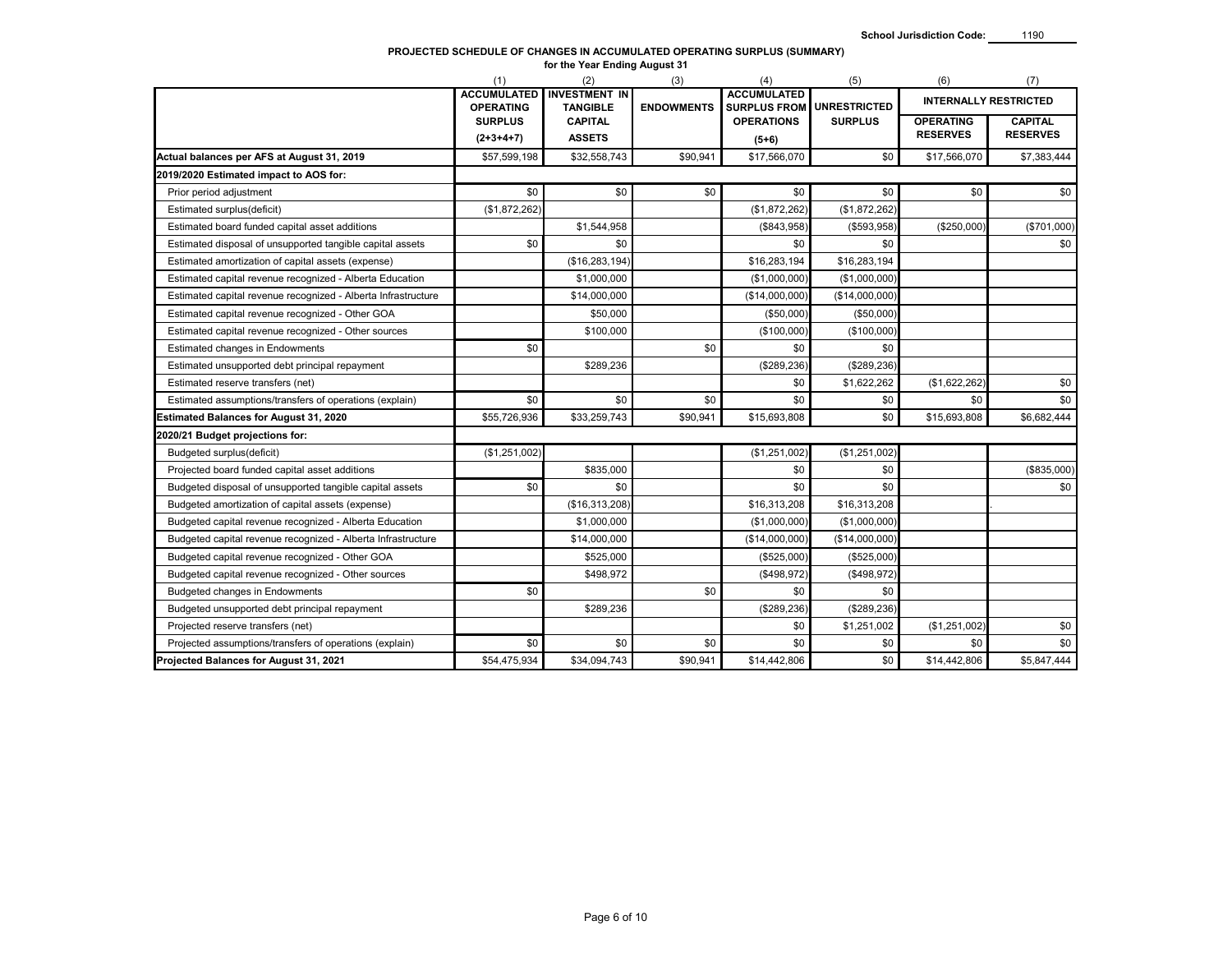**School Jurisdiction Code:** 1190

# **SCHEDULE OF USES FOR ACCUMULATED SURPLUSES AND RESERVES for the Year Ending August 31**

|                                                            |                                          | <b>Unrestricted Surplus Usage</b> |                   |             |              | <b>Operating Reserves Usage</b> |              |             |             |              |  |
|------------------------------------------------------------|------------------------------------------|-----------------------------------|-------------------|-------------|--------------|---------------------------------|--------------|-------------|-------------|--------------|--|
|                                                            |                                          |                                   | <b>Year Ended</b> |             |              | <b>Year Ended</b>               |              |             | Year Ended  |              |  |
|                                                            |                                          | 31-Aug-2021                       | 31-Aug-2022       | 31-Aug-2023 | 31-Aug-2021  | 31-Aug-2022                     | 31-Aug-2023  | 31-Aug-2021 | 31-Aug-2022 | 31-Aug-2023  |  |
|                                                            |                                          |                                   |                   |             |              |                                 |              |             |             |              |  |
| Projected opening balance                                  |                                          | \$0                               | \$0               | \$0         | \$15,693,808 | \$14,442,806                    | \$14,442,806 | \$6,682,444 | \$5,847,444 | \$4,847,444  |  |
| Projected excess of revenues over expenses (surplus only)  | Explanation - add'l space on AOS3 / AOS4 | \$0                               | \$0               | \$0         |              |                                 |              |             |             |              |  |
| Budgeted disposal of unsupported tangible capital assets   | Explanation - add'l space on AOS3 / AOS4 | \$0                               | \$0               | \$0         |              | \$0                             | \$0          | \$0         | \$0         | \$0          |  |
| Budgeted amortization of capital assets (expense)          | Explanation - add'l space on AOS3 / AOS4 | \$16,313,208                      | \$0               | \$0         |              | \$0                             | \$0          |             |             |              |  |
| Budgeted capital revenue recognized                        | Explanation - add'l space on AOS3 / AOS4 | (\$16,023,972                     | \$0               | \$0         |              | \$0                             | \$0          |             |             |              |  |
| <b>Budgeted changes in Endowments</b>                      | Explanation - add'l space on AOS3 / AOS4 | \$0                               | \$0               | \$0         |              | \$0                             | \$0          |             |             |              |  |
| Budgeted unsupported debt principal repayment              | Explanation - add'l space on AOS3 / AOS4 | (\$289,236                        | \$0               | \$0         |              | \$0                             | \$0          |             |             |              |  |
| Projected reserves transfers (net)                         | Explanation - add'l space on AOS3 / AOS4 | \$1,251,002                       | \$0               | \$0         | (\$1,251,002 | \$0                             | \$0          | \$0         | \$0         | \$0          |  |
| Projected assumptions/transfers of operations              | Explanation - add'l space on AOS3 / AOS4 | \$0                               | \$0               | \$0         | \$0          | \$0                             | \$0          | \$0         | \$0         | \$0          |  |
| Increase in (use of) school generated funds                | Explanation - add'l space on AOS3 / AOS4 | \$150,000                         | \$0               | \$0         |              | \$0                             | \$0          |             | \$0         | \$0          |  |
| New school start-up costs                                  | Explanation - add'l space on AOS3 / AOS4 | \$0                               | \$0               | \$0         |              | \$0                             | \$0          |             | \$0         | \$0          |  |
| <b>Decentralized school reserves</b>                       | Explanation - add'l space on AOS3 / AOS4 | (\$450,000]                       | \$0               | \$0         |              | \$0                             | \$0          |             | \$0         | \$0          |  |
| Non-recurring certificated remuneration                    | Explanation - add'l space on AOS3 / AOS4 | \$0                               | \$0               | \$0         |              | \$0                             | \$0          |             |             |              |  |
| Non-recurring non-certificated remuneration                | Explanation - add'l space on AOS3 / AOS4 | \$0                               | \$0               | \$0         |              | \$0                             | \$0          |             |             |              |  |
| Non-recurring contracts, supplies & services               | Explanation - add'l space on AOS3 / AOS4 | \$0                               | \$0               | \$0         |              | \$0                             | \$0          |             |             |              |  |
| Professional development, training & support               | Explanation - add'l space on AOS3 / AOS4 | \$0                               | \$0               | \$0         |              | \$0                             | \$0          |             |             |              |  |
| Transportation Expenses                                    | Explanation - add'l space on AOS3 / AOS4 | \$0                               | \$0               | \$0         |              | \$0                             | \$0          |             |             |              |  |
| <b>Operations &amp; maintenance</b>                        | Explanation - add'l space on AOS3 / AOS4 | \$0                               | \$0               | \$0         |              | \$0                             | \$0          |             |             |              |  |
| <b>English language learners</b>                           | Explanation - add'l space on AOS3 / AOS4 | \$0                               | \$0               | \$0         |              | \$0                             | \$0          |             |             |              |  |
| <b>System Administration</b>                               | Explanation - add'l space on AOS3 / AOS4 | \$0                               | \$0               | \$0         |              | \$0                             | \$0          |             |             |              |  |
| OH&S / wellness programs                                   | Explanation - add'l space on AOS3 / AOS4 | \$0                               | \$0               | \$0         |              | \$0                             | \$0          |             |             |              |  |
| B & S administration organization / reorganization         | Explanation - add'l space on AOS3 / AOS4 | \$0                               | \$0               | \$0         |              | \$0                             | \$0          |             |             |              |  |
| Debt repayment                                             | Explanation - add'l space on AOS3 / AOS4 | \$0                               | \$0               | \$0         |              | \$0                             | \$0          |             |             |              |  |
| <b>POM</b> expenses                                        | Explanation - add'l space on AOS3 / AOS4 | \$0                               | \$0               | \$0         |              | \$0                             | \$0          |             | \$0         | \$0          |  |
| Non-salary related programming costs (explain)             | Explanation - add'l space on AOS3 / AOS4 | \$0                               | \$0               | \$0         |              | \$0                             | \$0          |             |             |              |  |
| Repairs & maintenance - School building & land             | Explanation - add'l space on AOS3 / AOS4 | \$0                               | \$0               | \$0         |              | \$0                             | \$0          |             |             |              |  |
| Repairs & maintenance - Technology                         | Explanation - add'l space on AOS3 / AOS4 | \$0                               | \$0               | \$0         |              | \$0                             | \$0          |             |             |              |  |
| Repairs & maintenance - Vehicle & transportation           | Explanation - add'l space on AOS3 / AOS4 | \$0                               | \$0               | \$0         |              | \$0                             | \$0          |             |             |              |  |
| Repairs & maintenance - Administration building            | Explanation - add'l space on AOS3 / AOS4 | \$0                               | \$0               | \$0         |              | \$0                             | \$0          |             |             |              |  |
| Repairs & maintenance - POM building & equipment           | Explanation - add'l space on AOS3 / AOS4 | \$0                               | \$0               | \$0         |              | \$0                             | \$0          |             |             |              |  |
| Repairs & maintenance - Other (explain)                    | Explanation - add'l space on AOS3 / AOS4 | \$0                               | \$0               | \$0         |              | \$0                             | \$0          |             |             |              |  |
| Capital costs - School land & building                     | Explanation - add'l space on AOS3 / AOS4 | \$0                               | \$0               | \$0         | \$0          | \$0                             | \$0          | (\$150,000  | (\$350,000  | (\$1,448,824 |  |
| Capital costs - School modernization                       | Explanation - add'l space on AOS3 / AOS4 | \$0                               | \$0               | \$0         | \$0          | \$0                             | \$0          | \$0         | \$0         | \$0          |  |
| Capital costs - School modular & additions                 | Explanation - add'l space on AOS3 / AOS4 | \$0                               | \$0               | \$0         | \$0          | \$0                             | \$0          |             | \$0         | (\$456,277   |  |
| Capital costs - School building partnership projects       | Explanation - add'l space on AOS3 / AOS4 | \$0                               | \$0               | \$0         | \$0          | \$0                             | \$0          | \$0         | \$0         | \$0          |  |
| Capital costs - Technology                                 | Explanation - add'l space on AOS3 / AOS4 | \$0                               | \$0               | \$0         | \$0          | \$0                             | \$0          | \$0         | (\$650,000  | \$0          |  |
| Capital costs - Vehicle & transportation                   | Explanation - add'l space on AOS3 / AOS4 | \$0                               | \$0               | \$0         |              | \$0                             | \$0          | (\$235,000) | \$0         | \$0          |  |
| Capital costs - Administration building                    | Explanation - add'l space on AOS3 / AOS4 | \$0                               | \$0               | \$0         | \$0          | \$0                             | \$0          | \$0         | \$0         | \$0          |  |
| Capital costs - POM building & equipment                   | Explanation - add'l space on AOS3 / AOS4 | \$0                               | \$0               | \$0         |              | \$0                             | \$0          | (\$50,000"  | \$0         | \$0          |  |
| <b>Capital Costs - Furniture &amp; Equipment</b>           | Explanation - add'l space on AOS3 / AOS4 | \$0                               | \$0               | \$0         |              | \$0                             | \$0          | (\$400,000] | \$0         | \$0          |  |
| Capital costs - Other                                      | Explanation - add'l space on AOS3 / AOS4 | \$0                               | \$0               | \$0         | \$0          | \$0                             | \$0          | \$0         | \$0         | \$0          |  |
| <b>Building leases</b>                                     | Explanation - add'l space on AOS3 / AOS4 | \$0                               | \$0               | \$0         |              | \$0                             | \$0          |             | \$0         | \$0          |  |
| <b>Transfer to Operating Reserves</b>                      | Explanation - add'l space on AOS3 / AOS4 | (\$951,002)                       | \$0               | \$0         |              | \$0                             | \$0          |             | \$0         | \$0          |  |
|                                                            | Explanation - add'l space on AOS3 / AOS4 | \$0                               | \$0               | \$0         |              | \$0                             | \$0          |             | \$0         | \$0          |  |
|                                                            | Explanation - add'l space on AOS3 / AOS4 | \$0                               | \$0               | \$0         |              | \$0                             | \$0          |             | \$0         | \$0          |  |
|                                                            | Explanation - add'l space on AOS3 / AOS4 | \$0                               | \$0               | \$0         |              | \$0                             | \$0          |             | \$0         | \$0          |  |
| <b>Estimated closing balance for operating contingency</b> |                                          | \$0                               | \$0               | \$0         | \$14,442,806 | \$14,442,806                    | \$14,442,806 | \$5,847,444 | \$4,847,444 | \$2,942,343  |  |

Total surplus as a percentage of 2020 Expenses 7.18% 6.82% 6.15% ASO as a percentage of 2020 Expenses 5.11% 5.11% 5.11%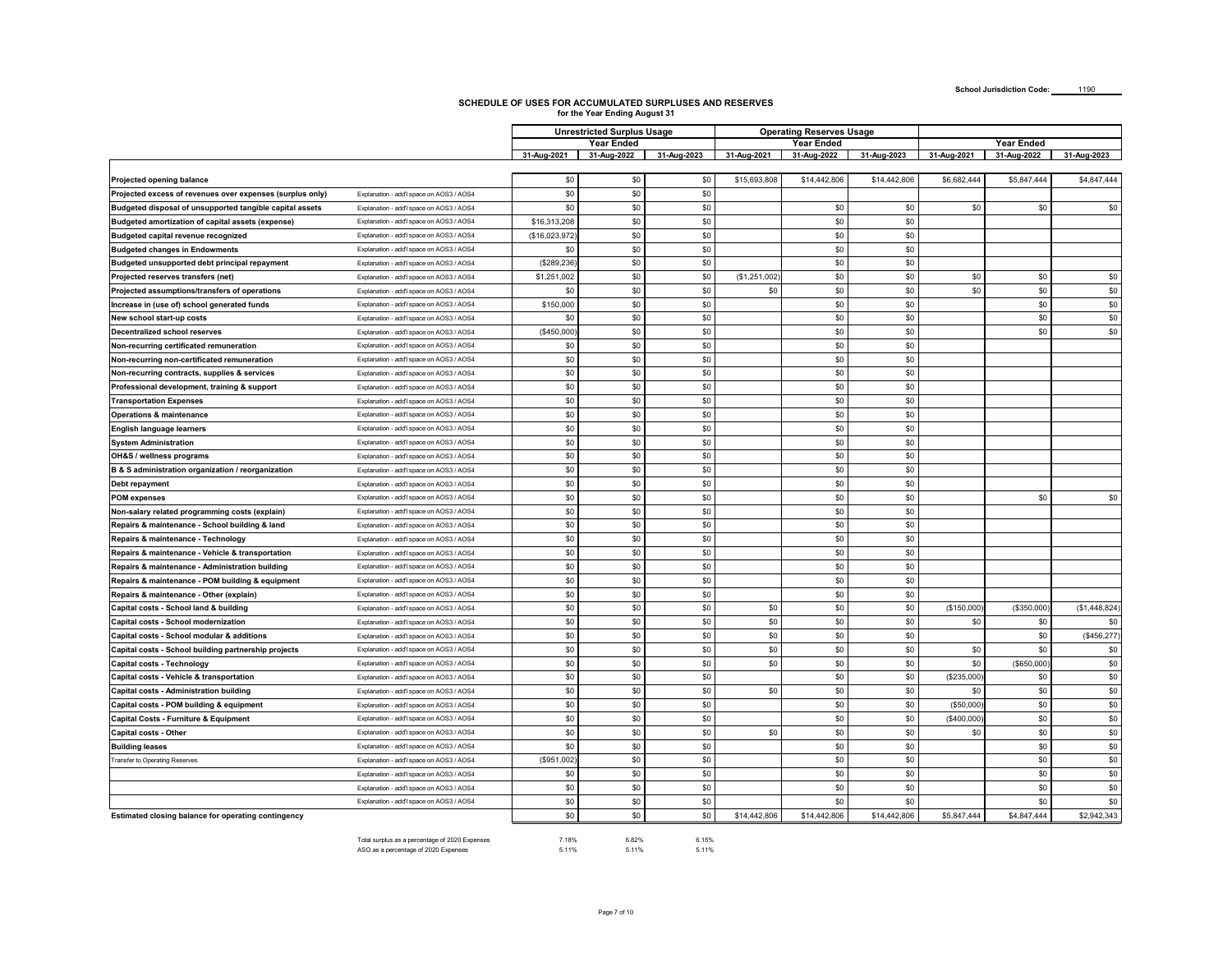### **PROJECTED SCHEDULE OF ACCUMULATED SURPLUS FROM OPERATIONS (ASO) for the Year Ending August 31**

|                                                                                                                    | Amount                   | Detailed explanation to the Minister for the purpose of using ASO                                  |
|--------------------------------------------------------------------------------------------------------------------|--------------------------|----------------------------------------------------------------------------------------------------|
| Estimated Operating Surplus (Deficit) Aug. 31, 2021                                                                | \$<br>(1, 251, 002)      |                                                                                                    |
| PLEASE ALLOCATE IN BLUE CELLS BELOW                                                                                | (1, 251, 002)            |                                                                                                    |
| <b>Estimated Operating Deficit Due to:</b>                                                                         |                          |                                                                                                    |
| Buffer inflation costs associated with activity and optional course fees                                           |                          | \$751,002 For one year, use operating reserves to reduce existing fees, and not introduce new fees |
| Inclusive Education enhanced funding                                                                               |                          | \$500,000 To enhance services for the 2020/21 school year for students with complex needs          |
| Description 3 (fill only your board projected an operating deficit)                                                |                          |                                                                                                    |
| Description 4 (fill only your board projected an operating deficit)                                                |                          |                                                                                                    |
| Description 5 (fill only your board projected an operating deficit)                                                |                          |                                                                                                    |
| Description 6 (fill only your board projected an operating deficit)                                                |                          |                                                                                                    |
| Description 7 (fill only your board projected an operating deficit)                                                |                          |                                                                                                    |
| Subtotal, access of operating reserves to cover operating deficit                                                  | 1,251,002                |                                                                                                    |
| Projected board funded Tangible Capital Assets additions using both unrestricted surplus<br>and operating reserves | $\blacksquare$           |                                                                                                    |
| Budgeted disposal of unsupported Tangible capital Assets                                                           | $\blacksquare$           |                                                                                                    |
| Budgeted amortization of board funded Tangible Capital Assets                                                      | (289, 236)               |                                                                                                    |
| Budgeted unsupported debt principal repayment                                                                      | 289,236                  |                                                                                                    |
| Projected net transfer to (from) Capital Reserves                                                                  | $\overline{\phantom{a}}$ |                                                                                                    |
| Total projected amount to access ASO in 2020/21                                                                    | \$<br>1,251,002          |                                                                                                    |

**Total amount approved by the Minister**

 $\sim$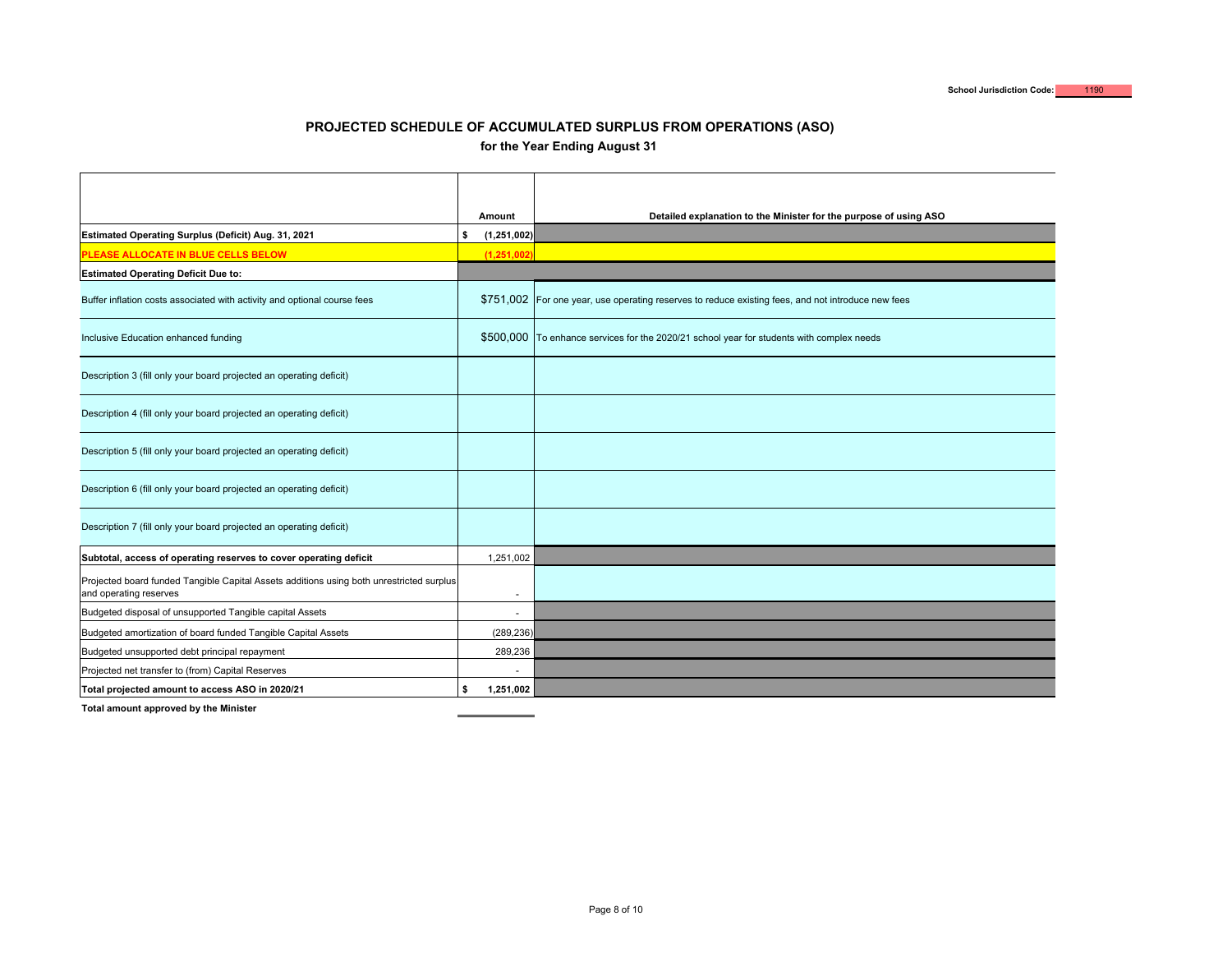School Jurisdiction Code: 1190

### **PROJECTED STUDENT STATISTICS FULL TIME EQUIVALENT (FTE) ENROLLED STUDENTS**

|                                                                                                                        | <b>Budgeted</b>       | Actual    | Actual    |                                                                                                  |
|------------------------------------------------------------------------------------------------------------------------|-----------------------|-----------|-----------|--------------------------------------------------------------------------------------------------|
|                                                                                                                        | 2020/2021<br>(Note 2) | 2019/2020 | 2018/2019 | <b>Notes</b>                                                                                     |
|                                                                                                                        |                       |           |           |                                                                                                  |
| Kindergarten, and Grades 1 to 12                                                                                       |                       |           |           |                                                                                                  |
| <b>Eligible Funded Students:</b>                                                                                       |                       |           |           |                                                                                                  |
| Kindergarten                                                                                                           | 1,746                 | 1,897     | 1,999     | Head count                                                                                       |
| Kindergarten program hours                                                                                             | 475                   | 475       | 475       | Minimum: 475 hours                                                                               |
| Kindergarten FTE's Enrolled                                                                                            | 873                   | 949       | 1,000     | 0.5 times Head Count                                                                             |
| Grades 1 to 9                                                                                                          | 19,092                | 18,367    | 17,532    | Head count                                                                                       |
| Grades 10 to 12 - 1st, 2nd & 3rd year                                                                                  | 5,424                 | 5,089     | 4,908     | Head count                                                                                       |
| Grades 10 to 12 - 4th year                                                                                             | 96                    | 117       | 63        | Head count                                                                                       |
| Grades 10 to 12 - 4th year FTE                                                                                         | 48                    | 59        | 32        | 0.5 times Head Count                                                                             |
| Grades 10 to 12 - 5th year                                                                                             | 29                    | 70        | 21        | Head count                                                                                       |
| Grades 10 to 12 - 5th year FTE                                                                                         | $\overline{7}$        | 18        | 5         | 0.25 times Head Count                                                                            |
| <b>Total FTE</b>                                                                                                       | 25,444                | 24,481    | 23,476    | K- Grade 12 students eligible for base instruction funding from Alberta Education.               |
| Percentage Change                                                                                                      | 3.9%                  | 4.3%      |           |                                                                                                  |
| <b>Other Students:</b>                                                                                                 |                       |           |           |                                                                                                  |
| Total                                                                                                                  | 80                    | 91        | 111       | Note 3                                                                                           |
|                                                                                                                        |                       |           |           |                                                                                                  |
| <b>Total Net Enrolled Students</b>                                                                                     | 25,524                | 24,572    | 23,587    |                                                                                                  |
| <b>Home Ed Students</b>                                                                                                | 75                    | 75        | 76        | Note 4                                                                                           |
| Total Enrolled Students, Kindergarten, and Grades 1-12                                                                 | 25,599                | 24,647    | 23,663    |                                                                                                  |
| Percentage Change                                                                                                      | 3.9%                  | 4.2%      |           |                                                                                                  |
| Of the Eligible Funded Students:                                                                                       |                       |           |           |                                                                                                  |
| <b>Students with Severe Disabilities</b>                                                                               | 645                   | 610       | 397       | FTE of students with severe disabilities as reported by the board via PASI.                      |
| Students with Mild/Moderate Disabilities                                                                               | 3,541                 | 3,413     | 1,383     | FTE of students identified with mild/moderate disabilities as reported by the board via PASI.    |
|                                                                                                                        |                       |           |           |                                                                                                  |
|                                                                                                                        |                       |           |           |                                                                                                  |
| Pre - Kindergarten (Pre - K)                                                                                           |                       |           |           |                                                                                                  |
| Eligible Funded Children                                                                                               | 79                    | 76        | 84        | Children between the age of 2 years 8 months and 4 years 8 months.                               |
| <b>Other Children</b>                                                                                                  | $\blacksquare$        |           | $\sim$    | Children between the age of 2 years 8 months and 4 years 8 months.                               |
| Total Enrolled Children - Pre - K                                                                                      | 79                    | 76        | 84        |                                                                                                  |
| <b>Program Hours</b>                                                                                                   | 475                   | 475       | 475       | Minimum: 400 Hours                                                                               |
| <b>FTE Ratio</b>                                                                                                       | 0.594                 | 0.594     | 0.594     | Actual hours divided by 800                                                                      |
| FTE's Enrolled, Pre - K                                                                                                | 47                    | 45        | 50        |                                                                                                  |
| Percentage Change                                                                                                      | 3.9%                  | $-9.5%$   |           |                                                                                                  |
| Of the Eligible Funded Children:                                                                                       |                       |           |           |                                                                                                  |
| Students with Severe Disabilities (PUF)                                                                                | 68                    | 62        |           | 73 FTE of students with severe disabilities as reported by the board via PASI.                   |
| Students with Mild/Moderate Disabilities                                                                               | 11                    | 14        |           | 11 FTE of students identified with mild/moderate disabilities as reported by the board via PASI. |
|                                                                                                                        |                       |           |           |                                                                                                  |
|                                                                                                                        |                       |           |           |                                                                                                  |
|                                                                                                                        |                       |           |           |                                                                                                  |
| <b>NOTES:</b>                                                                                                          |                       |           |           |                                                                                                  |
| 1) Enrolment is to be completed WHEREVER APPLICABLE and are 'as at September 30th' for each year.                      |                       |           |           |                                                                                                  |
| 2) Budgeted enrolment is to be based on best information available at time of the 2020/2021 budget report preparation. |                       |           |           |                                                                                                  |
|                                                                                                                        |                       |           |           |                                                                                                  |

3) Other K to Grade 12 students that are not eligible for base instruction funding from Alberta Education include First Nations students living on reserves for which tuition fee payments are made from Band or<br>AANDC (Code 3

4) Because they are funded separately, Home Education students are not included with total net enrolled students.